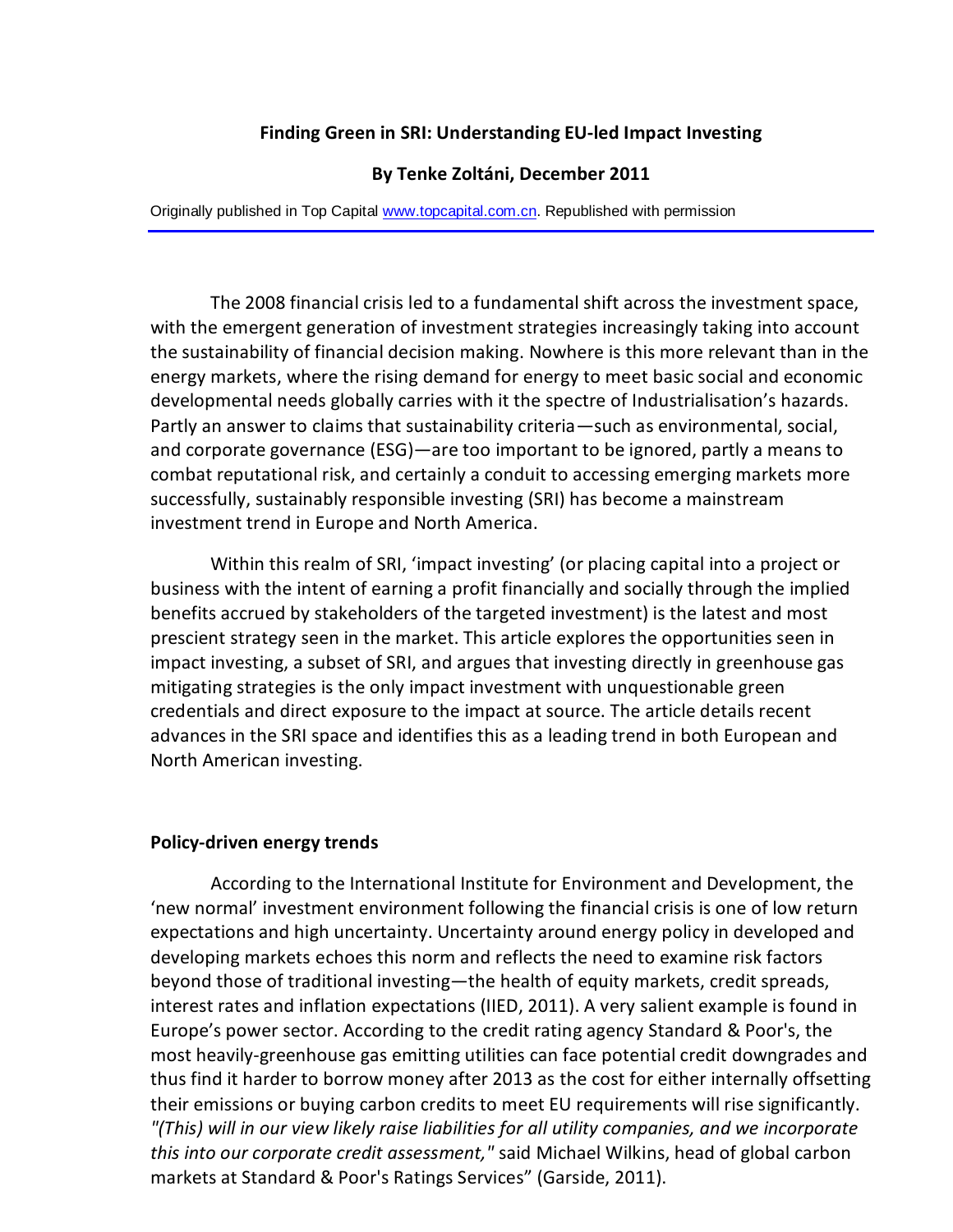The renewable energy industry understands low returns and high uncertainty as it is still a policy-driven and policy-dependent market often at the throes of fickle politicians. The demise of nuclear power in countries like Germany, Switzerland and Japan has created increased demand for wind power. Both sources are however laden with their own ESG criteria, and subject to sudden flip-flops should nuclear's image suddenly take a turn for the positive. The story of PV (photovoltaics, or solar power), initially popular in Germany as in Spain and Italy has been riddled with difficulties not least of which are the cost to tax payers of feed-in tariffs.

It is not just the renewables sector facing ESG public relations crises driven by policymakers but whole countries as well. For example, thanks to its vast coal reserves, Australia's per capita greenhouse gas emissions are among the world's highest. Realising this is unpalatable in the shift to a low-carbon economy the current Gillard administration has struggled time and time again with implementing a seemingly untenable cap-and-trade system, then a carbon tax. The implications of high-emitting 'dirty' coal are too hard to ignore and have been labelled unsustainable.

Notably, the same is true in Europe looking to adapt to an age of less coal, greater independence from gas-driven regimes like Russia, and with less money to spend post-2008 the greatest emphasis is on spending it sustainably through responsible energy policy. These combined factors hearken a new age of cleaner energy, and investments with 'cleaner' profiles. Recent analysis of the sector in the Financial Times points out, *"When some of Europe's largest utilities started selling off stakes in their renewable energy units in 2008, it was seen as a sign that the industry was beginning to come of age ….The financial crisis and a lack of liquidity, combined with large cuts in capital expenditure and lower power prices in the US, have led to a disappointing evolution of the renewable energy sector over the past few years"* (Scott, 2011).

### **Climate change as an SRI driver**

The flight into more sustainable assets from those leading to the unravelling of the financial infrastructure of the last thirty years guided capital at first into the perceived safety of low-yielding government bonds. Risk appetite has somewhat returned to capital markets and savvy investors are chasing growth assets. It comes as no surprise that some of these growth assets are embedded in the energy policies of emerging markets, providing clear new opportunities for investment, underpinned by one of the key drivers of SRI strategy that this article focuses on: addressing climate change. Emerging markets such as India, China and Africa have the most to lose from vulnerability to major climatic events and migration shifts from long-term changes in climate affecting their food, water and natural resource supplies. Hence many attractive investable assets with both impact and profit are located here. How to meet both the demands of a booming population short of energy services and a world fearing eventual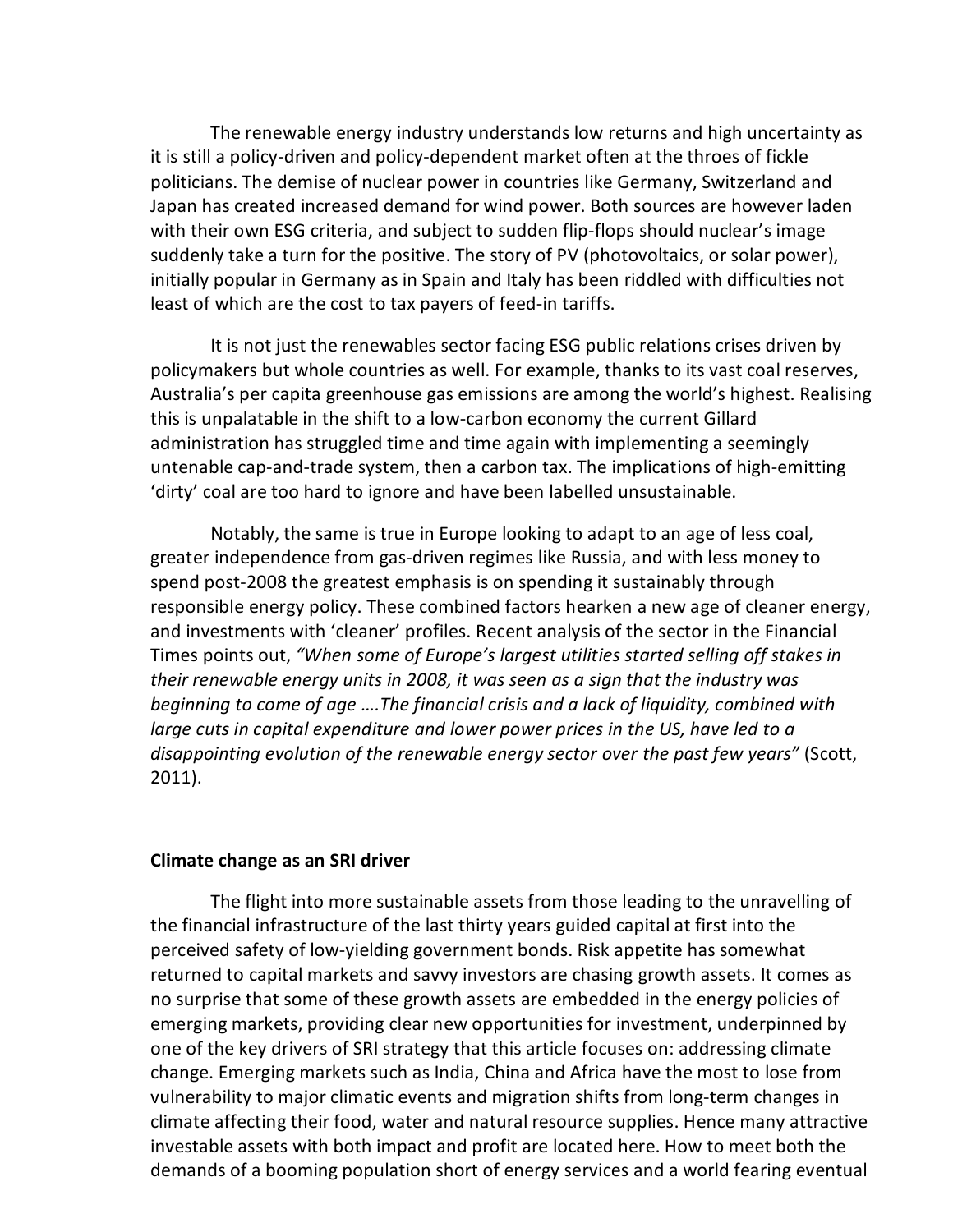asphyxiation through anthropogenic climate change has led to the exploration of several investment trends.

Within these lies a pool of non-traditional or alternative investing: project finance for energy conservation and efficiency, fossil fuel switching, renewable energy, nuclear and carbon capture and storage. Renewable energies, accounting for about 13% of primary energy supply in 2008 have been the most touted, but as seen above, marred by uncertainty. As assessed by the Intergovernmental Panel on Climate Change, oscillating government policies in favour of renewables, the declining cost of new technologies, booms in the prices of fossil fuels, coupled by increasing energy demand, and as this article argues, the shift to SRI, led to a rapid rise in deployment, but remain burdened by serious need of subsidies (IPCC, 2011). So where do investors turn?

# **Investment opportunities in SRI**

Looking at the investment horizon, the basket of sustainable opportunities in energy are limited especially when looking for social and developmental impacts. Certainly renewable energy can help to decouple the correlation between increasing energy use and growth in emissions and has been proven to accelerate access to energy for the 1.4 billion people without access to electricity (IPCC, 2011). But, policies are needed to enable these investments and overcome barriers including regulatory hurdles, non-internalised environmental and health costs, lack of general information and access to data relevant to technology deployment, and a lack of technical and knowledge capacity (IPCC 2011). And interest in sustainable investing is soaring. UKSIF, the UK's Sustainable Investment and Finance Association now hold as much as £900bn (\$1442bn) under management in UK SRI-focused funds. *"What used to be about putting your money where your principles were has become a mainstream investment philosophy,"* says the Chairman of UKSIF (Kelleher, 2011).

On an EU level, the results are as impressive. According to EuroSif, the European Sustainable Investment and Finance Association, Europe has become the largest source of SRI managed funds, with 53% in 2008 versus 39% in the US. In Asia the trend is taking off more slowly but seeing rapid growth, from zero SRI funds in 2002 to 8% of the total SRI market in 2008 with more than \$500bn assets under management.

Globally, according to EuroSif: "*In 2002 the SRI sector had assets valued at more than US\$2.5 trillion globally, although this represented only 7% of total global assets under management. By 2008, the value of global SRI funds had risen to around US\$7.5 trillion, equivalent to around 12% of total global assets under management*" (IIED, 2011). Looking ahead, by 2015 up to a third of all global investment assets will be managed according to SRI principles, cites the IIED.

If the opportunities are limited then where do these investments go? An evolving yet small subset of the SRI sector, microfinance has emerged as a trend quickly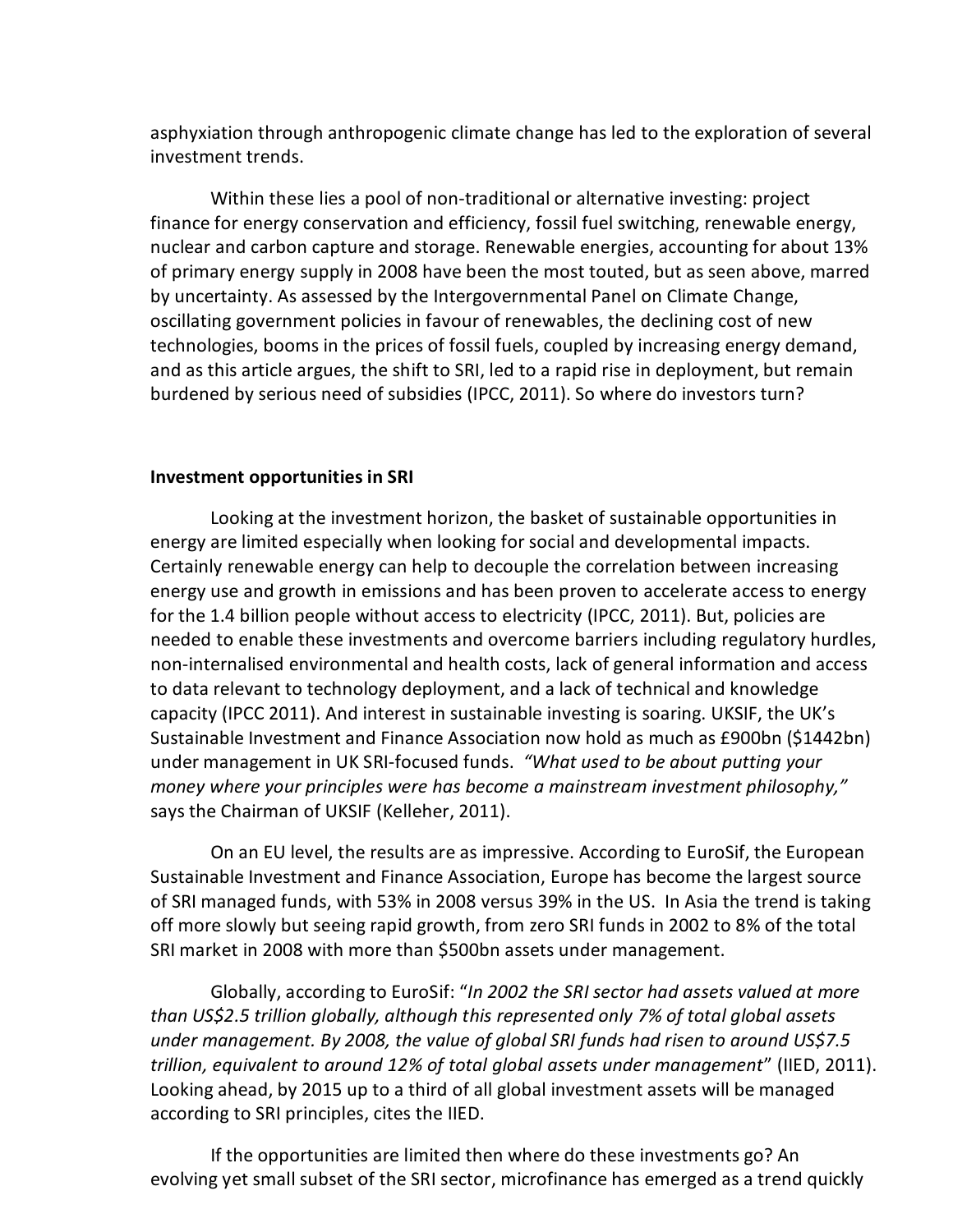absorbed by the investor community. According to Sustainable Finance Geneva, a notfor-profit thinktank established to provide thought leadership on SRI themes, in the past four years foreign investment in microfinance, including both debt and equity, has quadrupled to reach US\$13 billion. But microfinance is arguably oversubscribed without enough small businesses to absorb the capital, causing lenders to lend to unqualified borrowers, and a new SRI theme is sought.

Addressing the shortcomings of microfinance and applicable on a larger scale by less sophisticated investors is the opportunity for spending on sustainable business identified by SRI thought leader Verdantix, including:

- Energy and carbon efficiency: one of the biggest source of spending in the market today for businesses, including decreasing the carbon footprint of and energy usage of buildings, IT and data centres, and telecommunications
- Innovation and cleantech: this includes research, development and deployment of new technologies with lower emissions and energy usage as well as the development of new products beyond conventionally thought of wind power and hydro plants (i.e. efficient network linked IT systems and software as well as smart grids and smart metering for building/company wide savings)

Verdantix assessed the demand and supply of sustainable businesses. They found that in 2012 the combined spend on sustainable business in Australia, Canada, the UK and the US will be US\$52bn, which covers spending of 2,592 firms and implying a compounded annual growth rate of 13-24% (Verdantix, 2010). The biggest proportion of this spending is energy efficiency, and demand for this service should continue to see significant growth. In a seminal report by McKinsey several years ago, the consulting company pointed to the area of energy efficiency as the low-hanging fruit—cheap to implement with palpable returns over a short horizon.

In addition to new energy service companies, financial institutions have identified a market for this theme. Private Equity, Venture Capital, hedge funds and asset managers have all diversified to provide growth capital into the SRI sector and to access trading opportunities. It is no surprise that the FTSE tailored its own series of indices with the help of companies like environmental fund manager Impax. Thus indices like the FTSE Environmental Opportunities (EO) indices were born, specifically for investments in energy efficiency, renewables & alternatives, waste & pollution, and water technologies. The FTSE EO Energy Efficiency Index rose by over 70% from January 2010 to April 2011.

### **Looking beyond listed equities in SRI**

Unfortunately to date, despite investments directly in energy efficiency making good business sense beyond just being 'green', the major players in the sustainability space have been reticent to provide capital for these types of direct investments beyond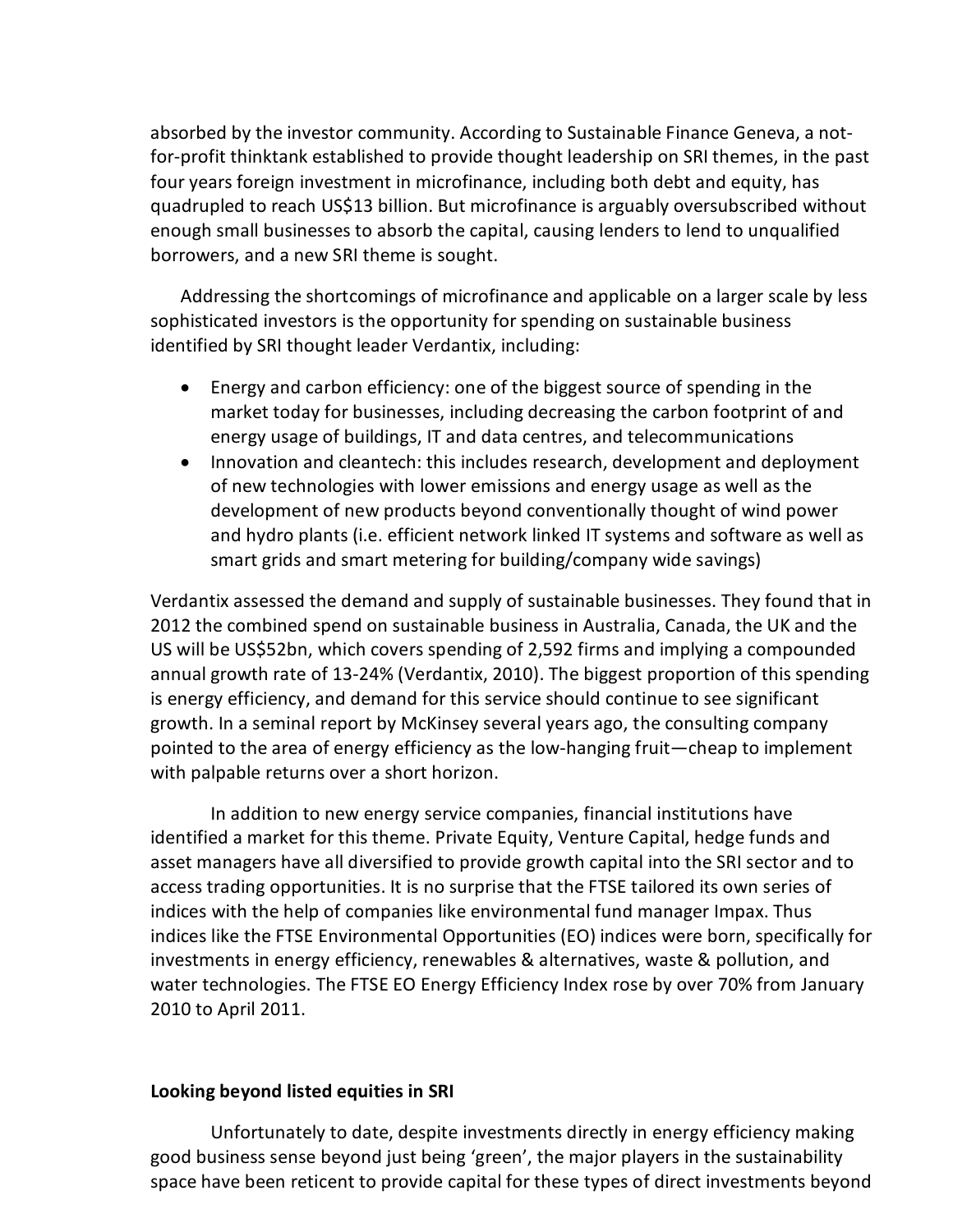taking a themed listed equity approach. The most visible investment trend in Europe for green finance and sustainability is the strategy of creating themed SRI funds (i.e. water, energy, land) with positive screening criteria. For example, see the marketing materials of banks Sarasin, Pictet, ABN AMRO, ING among others.

In early 2011, Legal & General Investments launched a Global Environmental Enterprises Fund, a passively managed fund aimed at profiting from the shift to a lower carbon economy through investments in companies that are addressing energy scarcity, pressures on natural resources and reducing greenhouse gases. This includes a portfolio of (listed) companies in energy efficiency and energy management, low carbon energy production, water, waste and pollution control.

## **High impact, low correlations: the emissions market**

Looking at the limited options available, the investment profile offered by a few limited funds such as the Impact Finance Fund strikes nearest to a clear investment in the SRI space. But, beyond a selection of a few new funds cropping up to address the overlap of 'impact' and 'finance', accessing SRI through the carbon markets is the only verifiable impact investment with unquestionable green credentials and direct exposure to the space.

The carbon market is fragmented with different trading regimes all over the world linked broadly by the Kyoto Protocol, but accessing opportunities in the sector can be thought of in three simple baskets based on liquidity, geography, and risk. Investors who want to put capital into the industries and technologies needed for the shift to a low carbon economy need easily identified and understood opportunities matched to their risk appetite.

First, for the most liquid, transparent, 'commoditised' opportunity accessible through financial instruments in Europe, carbon trading is an ideal approach. Two underlying commodities provide the basis of the biggest traded carbon market in the world by volume and value: the EU Emissions Trading Scheme (EU ETS). These are:

- European Union Allowances (EUAs) or 'permits' allocated to 11,000+ polluting installations in the EU; and
- Certified Emissions Reductions (CERs) or 'offsets' generated by reducing emissions through projects in developing countries without commitments to reduce emissions under the Kyoto Protocol

Sophisticated instruments beyond the underlying certificates in the form of futures, options and swaps exist for the more sophisticated investor. These exchangetraded contracts are offered to investors through hedge funds such as the Bunge Emissions Fund, or can be accessed by registered investors through the ICE European Climate Exchange. Alternately, there are smaller, less liquid and emerging markets for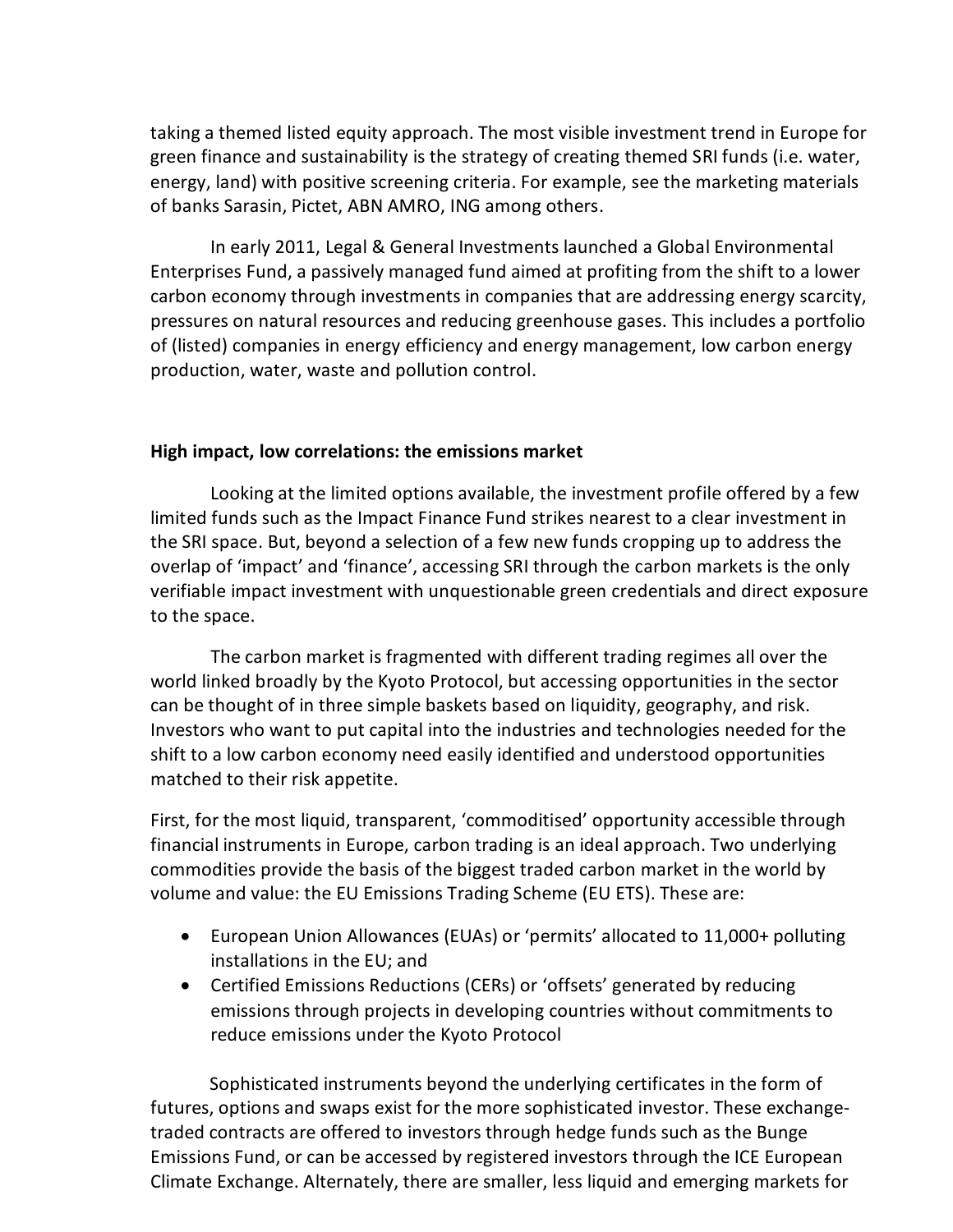carbon credits with varying criteria in New Zealand, Australia, Japan, China, parts of the US, Latin America, India and Kenya.

Within this strategy the number of technologies and geographies are incredibly broad, and can be tailored to the interest of the investor. The current focus is on growth in carbon projects in Africa. Having generated less than 2% of all CERs in the market, African projects are receiving a boost as new restrictions for acceptable projects into the EU ETS means that after 2012 only credits from new projects in the least developed countries will be accepted. 33 of the 48 countries classified as the 'least developed' are in Africa.

Finally, in contrast to the listed equity approach adopted by large players, reaching out to capitalise micro-cap non-listed companies exclusively providing energy services in the sectors of energy efficiency, carbon footprinting, monitoring and verification, low-carbon IT and software management solutions will provide the most direct exposure with least noise of uncorrelated areas. This type of investment carries a low-volatility, mid-risk and mid-liquidity profile, returns are expected in 2-3 years time, and the supply of high quality cash flow positive companies is prevalent.

### **Conclusions**

The investment trends seen today in Europe emerged from the attempts to right the errors leading to the financial crisis and a panic-fraught effort by corporations to clean up their acts through 'greenwashing'—often deceptive use of PR to promote a company's policies or products as environmentally friendly. Once these misleading claims were discovered, an even greater attempt to achieve truly sustainable practices through SRI and impact driven investments emerged over the past two years. New studies promoting the benefits of SRI-balanced portfolios and ESG-focused strategic asset allocation, in addition to the success of indices like the FTSE EO Energy Efficiency Index, has increased SRI's popularity. In a study by Allianz Global Investors, it was found that not only can incorporating ESG criteria improve expected portfolio performance, but it can reduce tail risk and increase expected return potential, concluding that ESG risks should be assessed when compiling a portfolio (Allianz, 2011).

But getting past the marketing and the noise is difficult. Large cap equities often listed in SRI themed funds can be in many ways uncorrelated to the effects that SRI investors may be most interested in—lowering greenhouse gas emissions and positively benefiting local communities. This is especially true for investors that are seeking the highest social impacts and are willing to give up some of their returns to maximise the investment's on-the-ground effects.

The modern investor is thus driven to carbon market related investments, where the green credentials can be unquestionable and independently verified by a UN body. The emissions markets are however niche and often difficult to access initially for those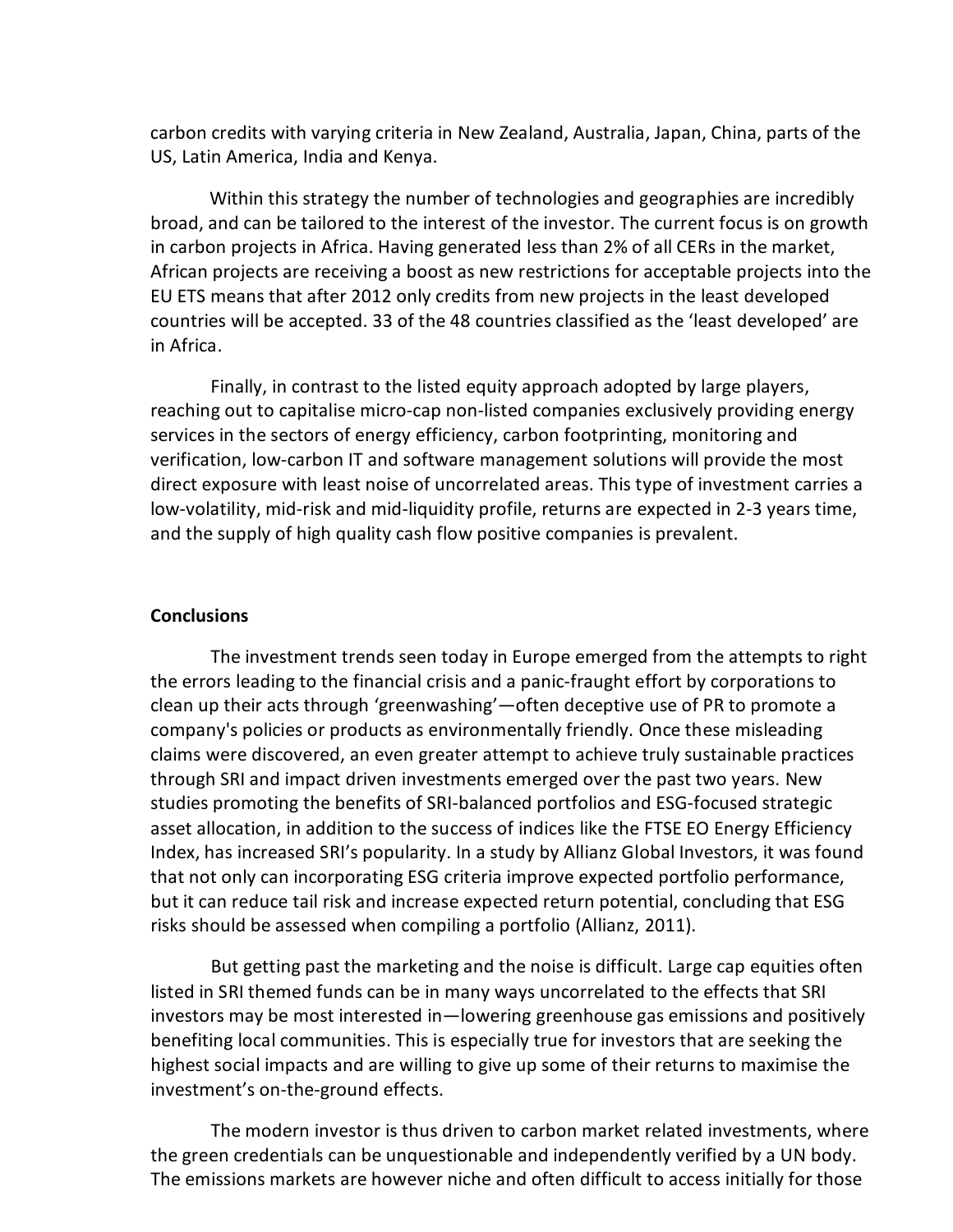unfamiliar with its intricacies. These barriers to entry yield rewards for those that do invest. Opportunities also abound in equity, trading, and project finance with the potential for attractive returns and true-impact bearing results in a market seeing significant growth year-on-year.

With major players like the private banks, insurers and pension funds interested in diversifying through green themes, SRI as an investment trend is expected to continue its boom.

## **Sources**

IIED. Investing for sustainable development? A review of investment principles – trends and impacts. Just Economics. 2011. http://pubs.iied.org/16505IIED.html.

Garside, Ben. Utilities fa[ce rating downgrades due to CO2 caps: S&P. T](http://www.pointcarbon.com/news/1.1556641)homson Reuters Point Carbon, 05 July 2011. http://www.pointcarbon.com/news/1.1556641.

Scott, Mike. [Markets give renewable energy sector a rough ride. Financial Times, 1](http://www.ft.com/cms/s/0/1778e53e-7d8d-11e0-b418-00144feabdc0.html#ixzz1TyOvPVXm)5 May 2011. http://www.ft.com/cms/s/0/1778e53e-7d8d-11e0-b418- 00144feabdc0.html#ixzz1TyOvPVXm.

IPCC. Special Report on Renewable Energy Sources and Climate Change Mitigation. May 2011. http:[//srren.ipcc-wg3.de/.](http://www.ft.com/cms/s/0/3f9ab894-a1b4-11e0-b9f9-00144feabdc0.html#ixzz1ST6YmjrT)

[Kelleher, Ellen. Martin Clarke: sp](http://www.ft.com/cms/s/0/3f9ab894-a1b4-11e0-b9f9-00144feabdc0.html#ixzz1ST6YmjrT)otlight on sustainable investing chair. Financial Times, 03 July, 2011. http://www.ft.com/cms/s/0/3f9ab894-a1b4-11e0-b9f9- 00144feabdc0.html#ixzz1ST6YmjrT.

[Verdantix. Climate Change & Sustainability Spending: How To Size And Forecast Th](http://www.verdantix.com/index.cfm/papers/Products.Details/product_id/97/climate-change-sustainability-spending-how-to-size-and-forecast-the-market/-)e Market. January 2010.

http://www.verdantix.com/index.cfm/papers/Products.Details/product\_id/97/climatechange-[sustainability-spending-how-to-size-and-forecast-the-market/-.](http://www.ft.com/cms/s/0/0b2ed00a-7283-11e0-96bf-00144feabdc0.html#ixzz1TtrZiZiu)

Scott, Mike. Right time to switch on to energy efficient investment. Financial Times. 01 May 2011. http://www.ft.com/cms/s/0/0b2ed00a-7283-11e0-96bf-[00144feabdc0.html#ixzz1TtrZiZiu](http://www.mckinsey.com/en/Client_Service/Electric_Power_and_Natural_Gas/Latest_thinking/Unlocking_energy_efficiency_in_the_US_economy.aspx)

[Choi Granade, Hannah, et al. McKinsey Global Energy and M](http://www.mckinsey.com/en/Client_Service/Electric_Power_and_Natural_Gas/Latest_thinking/Unlocking_energy_efficiency_in_the_US_economy.aspx)aterials. Unlocking energy efficiency in the US economy. July 2009.

http://www.mckinsey.com/en/Client\_Service/Electric\_Power\_and\_Natural\_Gas/Latest thinking/Unlocking\_energy\_efficiency\_in\_the\_US\_economy.aspx